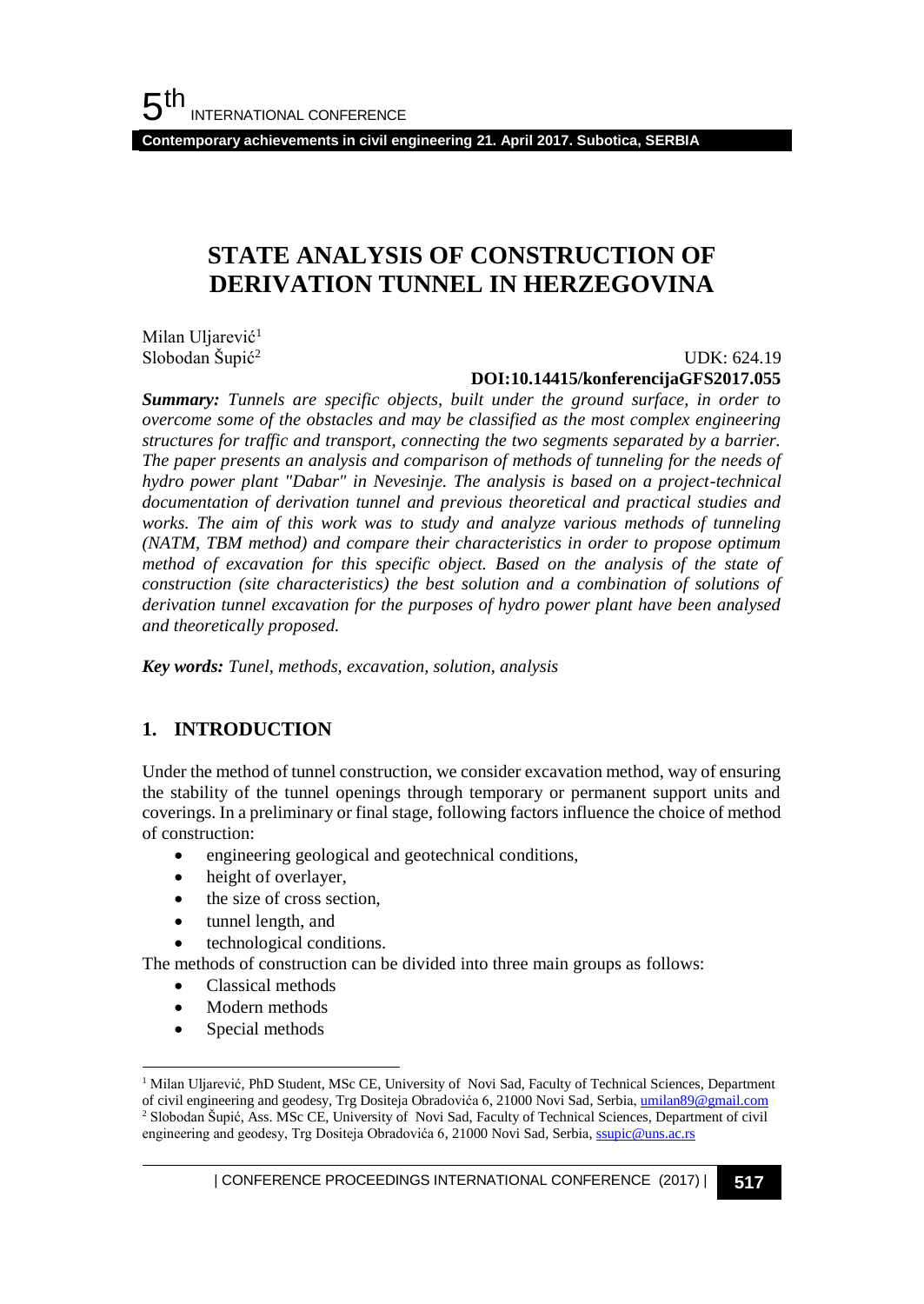### **Савремена достигнућа у грађевинарству 21. април 2017. Суботица, СРБИЈА**

Regardless of the choice of a particular method, following main differences can be emphasized:

- Classical methods rock mass at the excavation is significantly disrupted, and there are significant out-of-profile redundancies, support elements are carried out with a wooden structure, a profile is poorly passable for larger vehicles.
- Modern methods rock mass is not disturbed, and the profiles are correct, support units arenot in the profile, than in the rock.

The aim of this work was to study and analyze various methods of tunneling (NATM, TBM method) and compare their characteristics in order to propose optimum method of excavation for this specific object. Based on the analysis of the state of construction (site characteristics) the best solution and a combination of solutions of derivation tunnel excavation for the purposes of hydro power plant have been analysed and theoretically proposed.

## **2. NEW AUSTRIAN TUNNEL METHOD (NATM)**

This method is based on an entirely new philosophy of behavior and phenomena around tunnel openings, as well as the application of new material. Basic characteristics and differences compared to conventional methods are as follows:

- After the excavation, primary tunnel structure is immediately built. It is not rigid as in conventional methods, but "flexible" and allows deformation of the surrounding rock, causing reallocation of output stresses, and thus relaxation of rock. This results in a significant reduction of pressure.
- The surrounding rock mass takes on part of the pressure, with the so-called the supporting ring, which is formed by installing anchors.
- The stability of primary structure is controlled with measurements, and when a further increase in deformation stopped, a secondary covering is being built.
- Application of sprayed concrete and anchors as new materials in tunnel construction [1].

## **3. TBM METHOD (TUNNEL BORING MACHINE)**

Tunnel excavation in stable, hard and solid rock mass is usually carried out with the explosives, and lately more and more mechanical excavation in the full profile is being applied, using rotating machinery, mole (TBM - Tunnel boring machine).

When using excavation explosives, it is necessary to execute a sequence of successive, separate operations such as drilling, blasting, ventilation, removal of unstable blocks, loading and transport. These operations can not be carried out in parallel, especially under harder conditions. In addition, mining has other disadvantages, such as danger during mining, large rock mass distraction and possible large canals and the need for subsequent enlargement (additional excavation).

TBM method involves a machine for digging tunnels, usually in the full profile of circular cross-section with a large "head" for digging, which can penetrate through all types of soil. Sizes of these machines range from one meter up to 20m in diameter [2].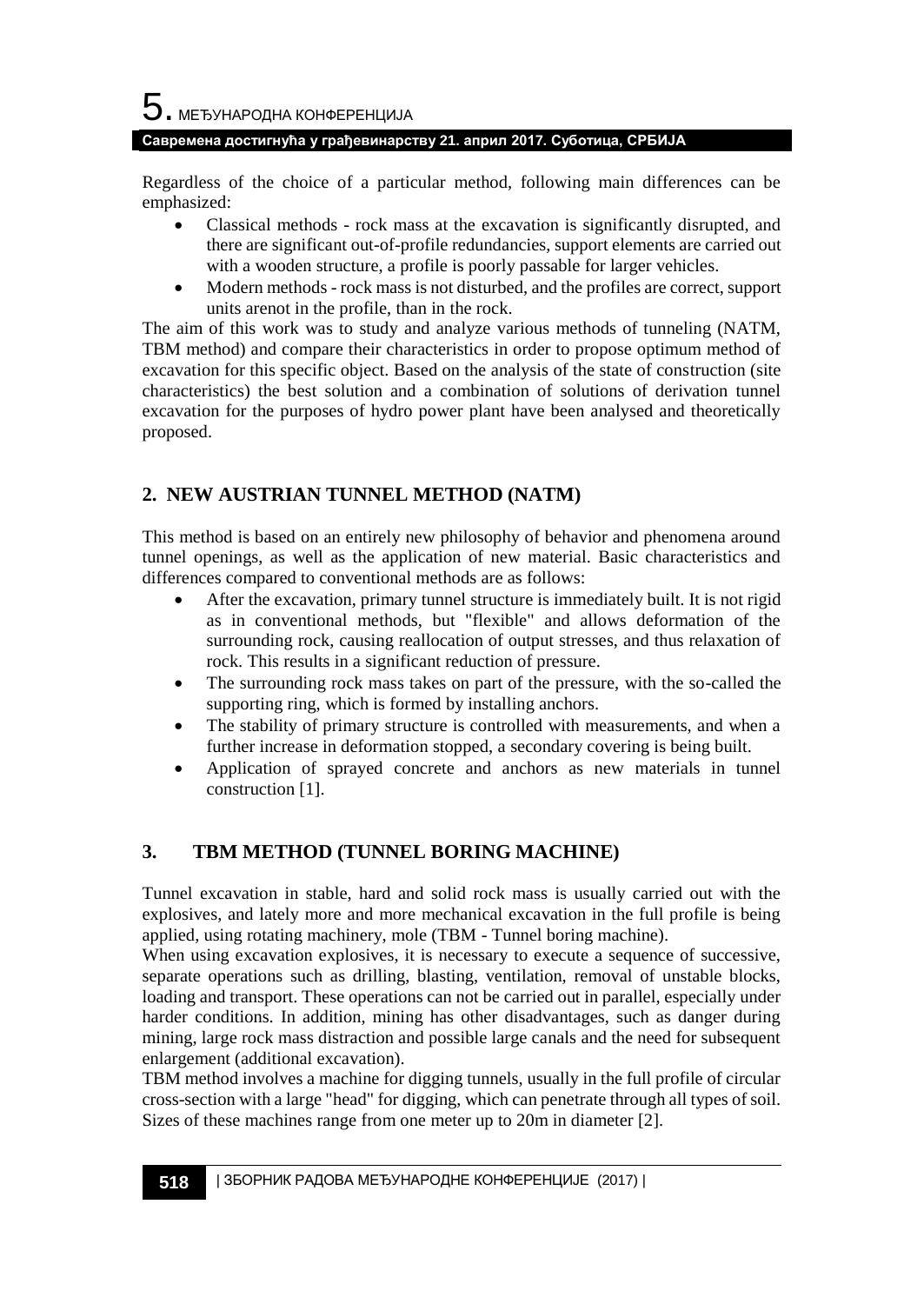#### **Contemporary achievements in civil engineering 21. April 2017. Subotica, SERBIA**

### **4. COMPARATICE ANALYSES OF METHODS: DRILL AND BLAST – NEW AUSTRIAN METHOD AND TBM**

The use of TBM method is much higher in the world (especially in developed countries) and more pronounced during the excavation of a relatively long tunnels. Using conventional method D&B is almost limited to the excavation of short tunnels and tunnels with irregular and variable cross section. Based on the research and analysis, it can be concluded that the application of D&B is relatively cost-effective methods for tunnels length up to 2 km. However, the length of the tunnel is not the only parameter to be considered. In each case, it is necessary to compare all the requirements related to tunnel excavation and preparation, such as: the axle shape, longitudinal gradients, forms of crosssections and natural composition of the terrain or physical-mechanical properties of rock material through which the canal is performed [3]. Advantages and disadvantages of these two methods are given in Table 1.

|               | D&B                                                                                                                                                                                                                                                                                                   | TBM                                                                                                                                                                                                                                                                                 |
|---------------|-------------------------------------------------------------------------------------------------------------------------------------------------------------------------------------------------------------------------------------------------------------------------------------------------------|-------------------------------------------------------------------------------------------------------------------------------------------------------------------------------------------------------------------------------------------------------------------------------------|
| Advantages    | Possible various cross-<br>sections of the tunnel<br>Equipment from one tunnel<br>can be used again<br>Easy maintenance<br>Low installation costs<br>Adaptable to changing<br>properties of rocks                                                                                                     | A cost-effective method with long<br>tunnels<br>Quick construction of a tunnel<br>Good substrates (without<br>irregularities) in the rock mass<br>Safety at work acceptable<br>Suitable for soft rock                                                                               |
| Disadvantages | Safety at Work Small<br>Excavation is limited to<br>approximately 8 m per day<br>Necessary a good and<br>complicated tunnel<br>structure<br>Construction costs are<br>changing with the changing<br>composition of the rocks, it<br>is difficult to accurately<br>predict the cost of<br>construction | Possible to perform a circular cross-<br>section of the tunnel<br>The high cost of building<br>construction<br>Jamming machinery resulting in<br>long delays and unforeseen costs<br>Complicated application in the<br>field, rocks with variable<br>characteristics and properties |

*Table 1 - Advantages and Disadvantages of D&B and TBM excavation methods*

In the field with a very solid and good quality rock masses where the primary tunnel structure is necessary in the minimum length, D & B method is more economical and cost effective. Under these circumstances, with the application of TBM, advancement is slow and complicated by frequent replacement of the machine head and extremely hard materials [4]. Rocks of the best quality (extremely good and particularly good rocks according to the Q classification) are better suited for Drill & Blast method, especially if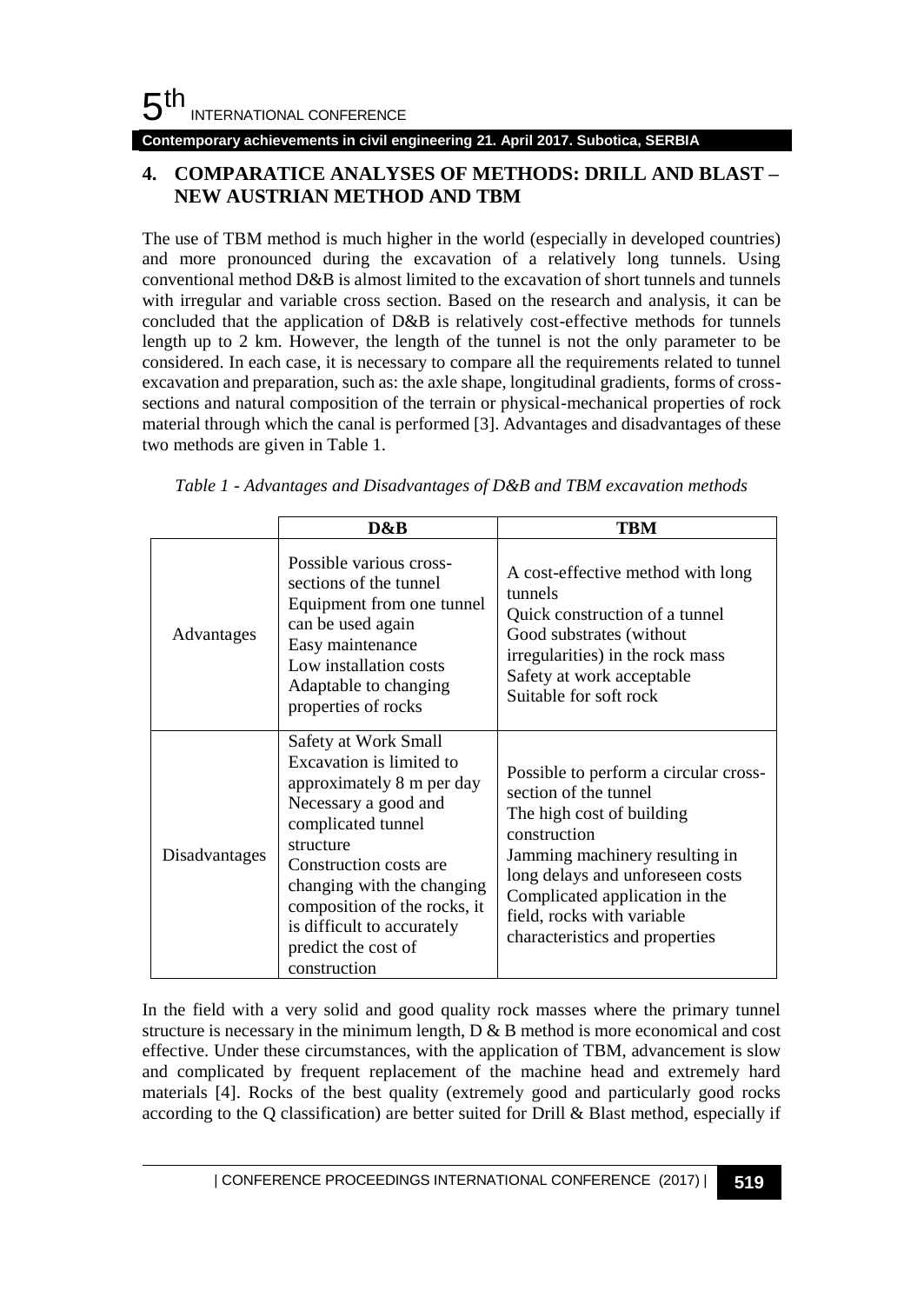# $5$ . међународна конференција

### **Савремена достигнућа у грађевинарству 21. април 2017. Суботица, СРБИЈА**

quartz is present in the rocks in a large percentage. Thus, in the application of TBM method, frequent repairs of machinery and replacement of drilling head can occur.

A particular negative effect, when using TBM excavation methods, have dips and caverns. In this case, easily comes to a halt in breaking and jamming of machinery, resulting to waste of "precious" time needed to empower mechanization by using some of the alternative methods (usually D&B). Often, in these zones, incoherent materials appear and fall and clutter machinery for tunnel.

On the graphic - Figure 1 (Barton 2012), the simplest criteria for profitability and selection of one of these methods is clearly presented. It shows the rate of progression of tunnel cutting (m/week) depending on the Q value (Q classification of rocks). TBM method is not suitable for extreme values in Q classification, ie ideal application of this method is in the case of rocks with  $Q = 1-10$  [4].

From this presentation (Nick Barton Hybrid TBM and Drill-and-Blast from start) recommendations are given to use combined method of tunneling by using these two methods where the application of certain stages is clearly and precisely defined.



*Figure 1 – Rate of progression of tunnel excavation (m/week) using TBM and D&B methods depending on the Q value of the rocks [3]*

In addition to the duration of works on the excavation (ie the rate of progression), long tunnels and geo-mechanical characteristics of the rock mass in which the excavation is done, the size of primary structure is also an important factor in making the decision and selection methods. It is generally known that the use of TBM method significantly reduces the size required in the tunnel, but unfortunately the relationship can not be accurately determined because each tunnel is specific and special for itself [5].

The most common use of TBM tunnel excavation method is tunnel for the submission or drainage. These tunnels are usually long with an average diameter of cross-section usually up to 6m. When designing the tunnel for water, route is not strictly defined and determined in terms of the situation, so its relocation and adjustment of the ground is possible. In this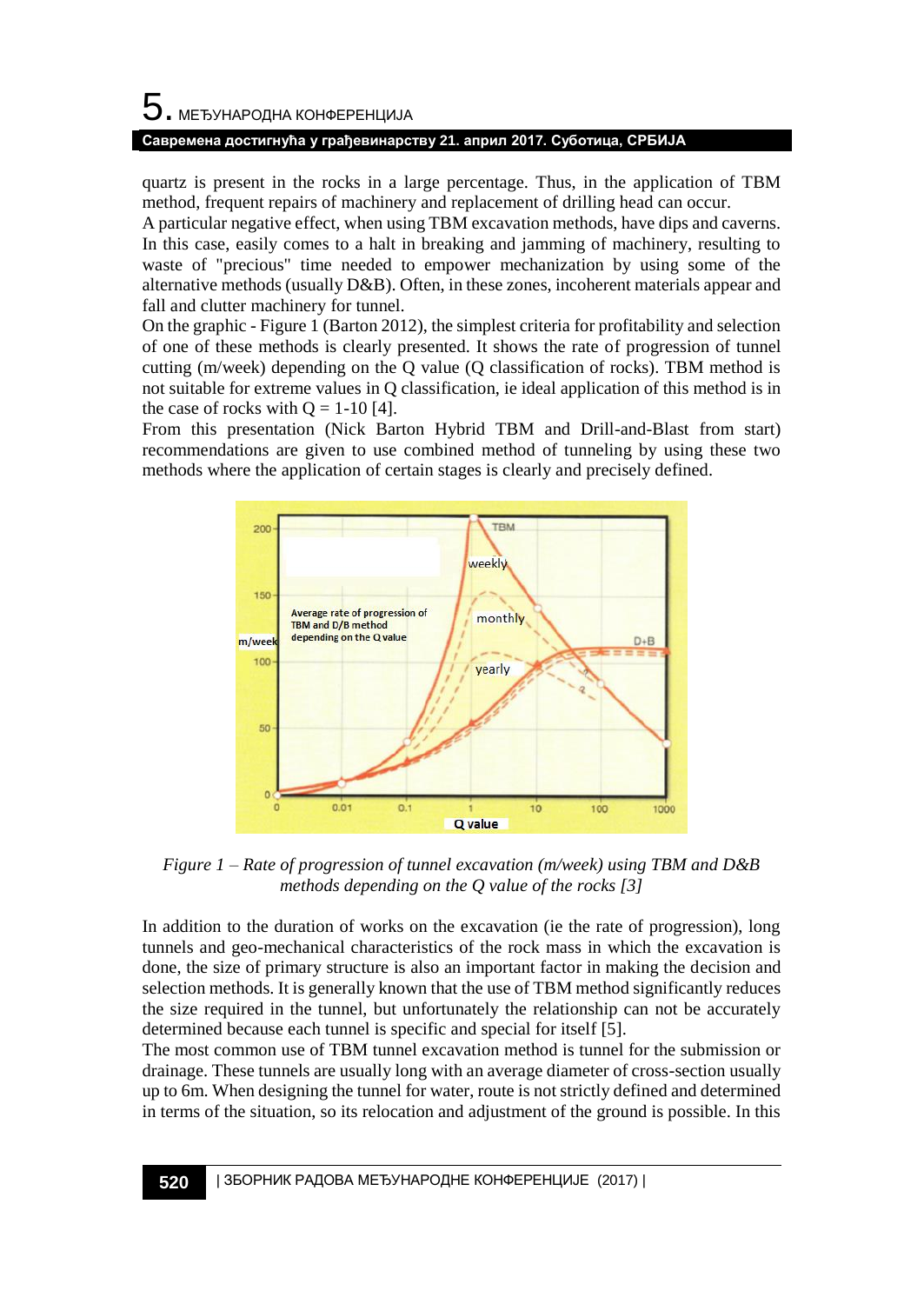## $5<sup>th</sup>$ INTERNATIONAL CONFERENCE

### **Contemporary achievements in civil engineering 21. April 2017. Subotica, SERBIA**

way, the hardest and most unfavorable field conditions and rocks can be avoided and the route, during the design, can be conducted through the most suitable terrain and rocks that can achieve the best conditions for a breakthrough.

Table 2 summarizes the characteristics and comparative analysis of D&B and TBM methods.

|                                                      | D&B                                                                                                                                                                      | <b>TRM</b>                                                                                                                                             |  |
|------------------------------------------------------|--------------------------------------------------------------------------------------------------------------------------------------------------------------------------|--------------------------------------------------------------------------------------------------------------------------------------------------------|--|
| <b>Cross section</b>                                 | any shape and any<br>dimensions                                                                                                                                          | constant and limited size                                                                                                                              |  |
| Safety at work                                       | Very dangerous in execution<br>due to the use of explosives<br>and pieces of rock that can<br>fly uncontrollably                                                         | Very safe method. When a rock<br>is not a compact, protective<br>covering protects workers on<br>the machine                                           |  |
| <b>Costs during</b><br>operation                     | High costs during the<br>execution or after the<br>beginning of the excavation                                                                                           | Low costs, but only after the<br>start of work                                                                                                         |  |
| <b>Investment</b>                                    | Low investment costs. It has<br>a favorable investment costs<br>for tunnels up to 3 km. For<br>longer tunnels profitability<br>is decreasing as the length<br>increases. | High investment costs.<br>Profitability is satisfactory for<br>tunnels longer than 3 km and<br>increasing the length provides<br>higher profitability. |  |
| <b>Preparation time</b><br>for start of the<br>works | Very short period                                                                                                                                                        | The long period of<br>mechanization preparation<br>before work start                                                                                   |  |
| The principle of<br>execution                        | Works are repeated<br>cyclically                                                                                                                                         | High-mechanized process                                                                                                                                |  |
| <b>Duration</b>                                      | Very long period until the<br>end                                                                                                                                        | Short period if the terrain is<br>tested in detail and if all<br>conditions are predicted                                                              |  |
| The surrounding<br>rock material after<br>excavation | Blasting generates numerous<br>large cracks in the rock<br>material around the tunnel                                                                                    | TBM excavation method does<br>not damage the surrounding<br>rock                                                                                       |  |

|  | <i>Table 2 – The characteristics of D&amp;B and TBM methods</i> |  |  |
|--|-----------------------------------------------------------------|--|--|
|  |                                                                 |  |  |

## **5. DERIVATION TUNNEL HPP DABAR – METHOD SELECTION**

Supply tunnel is part of a derivation system to supply water from the reservoir "Nevesinje" to HPP "Dabar". Diameter of light opening supply tunnel is 4.6 m and its total length is 12095 m. The thickness of concrete structure of the tunnel in open excavation is 30 cm. Based on the performed structural analysis and techno-economic analysis, the solution of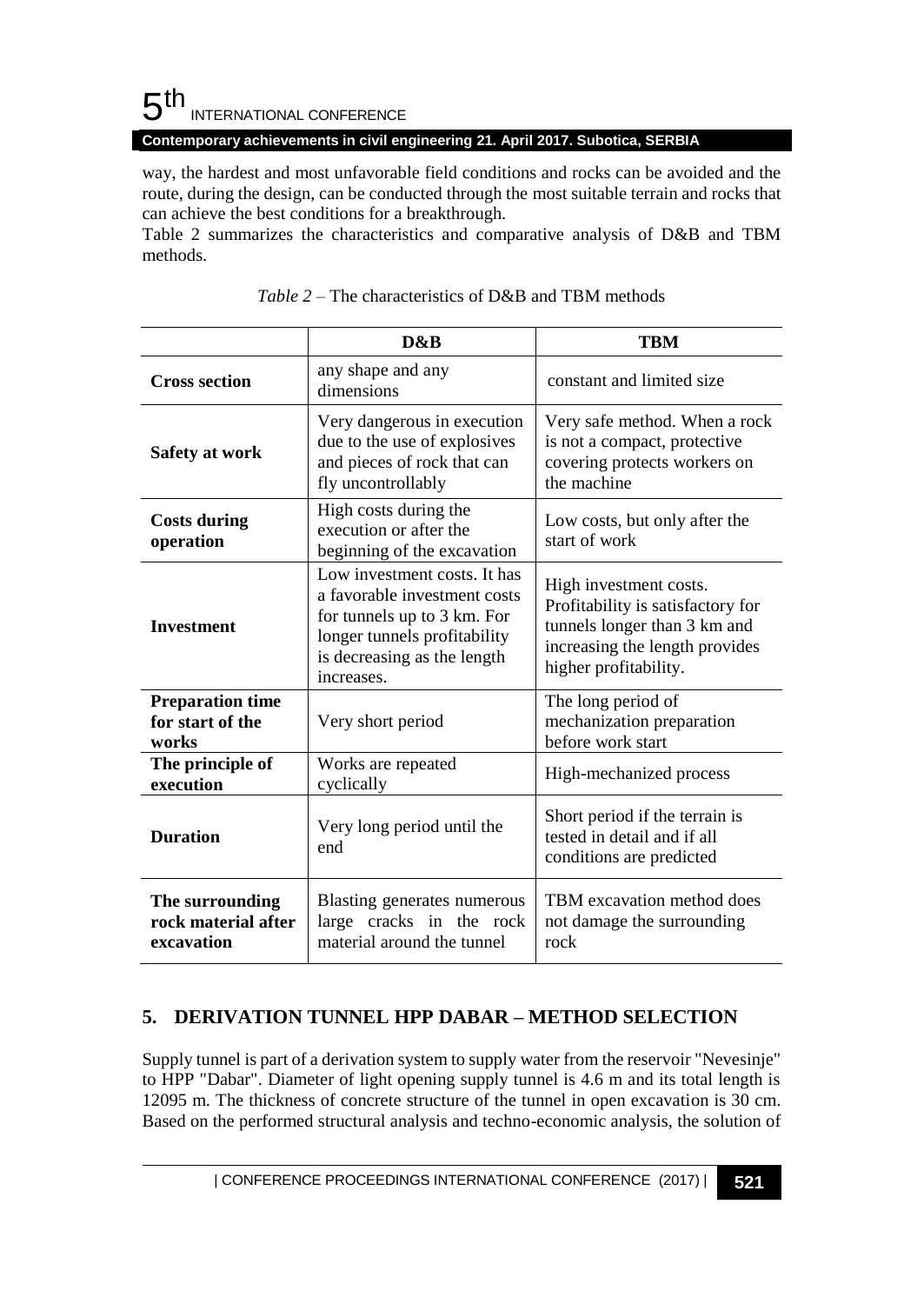# 5. МЕЂУНАРОДНА КОНФЕРЕНЦИЈА

### **Савремена достигнућа у грађевинарству 21. април 2017. Суботица, СРБИЈА**

tunnel construction and the entire section  $(0+000$  to  $12+095$  km) is adopted. The conducted stress-strain calculations have clearly shown that the relevant section can be carried out with tunneling or underground excavation [6].

Terrain of wider area, where supply tunnel passes, is built of two sedimentation formations: 1) younger paleogene, in which the developed promina series is built of conglomerate, sandstone, marl and limestone and 2) older Cretaceous, made of limestone with different textures. Morphologically, the terrain has the shape of a plateau and it steeply slopes towards Dabar field in the southern direction, as it is for about 350 meters below the plateau.

Tectonic activity was very high, more disjunctive compared to the plicative. This caused frequent occurrence of the fault structures, among which reverse faults have crucial significance to the geological structure of the field, because the field has the form of overthrust.

On the route of the tunnel, two sections can be generally allocated, according to the geotechnical conditions of the performance of the tunnel. The first is the initial part of the  $0+000$  to  $3+800$  km, it is built of the layered to massive conglomerates with layers of sandstone and marl.

Other sections of the 3+800 to 12+125 km is built of layered to massive limestone. On the route of the tunnel there are fault zones and fracture zones that can be karstified and filled with various materials. Fault zones are usually filled with crushed material or clay-filled debris. In addition to the fault zones that may represent very unfavorable environment for the execution of the tunnel, geological conditions for carrying out the tunnel are favorable to very favorable.

Figure 2 shows the percentage distribution of rocks with specific Q value in relation to the total length of the tunnel.



## The percentage distribution of rocks in relation to the total length of the tunnel

*Figure 2 – The percentage distribution of rocks with specific Q value in relation to the total length of the tunnel*

Derived division of rock mass on geotechnical mediums is based on all the research works carried out at different times, in this part of the field. In this regard, research data carried out at the site of the dam "Pošćenje" was used, where significantly higher and more diverse research than any research along the route of the water supply tunnel was conducted. Overall, separated geotechnical mediums could be classified into three categories: very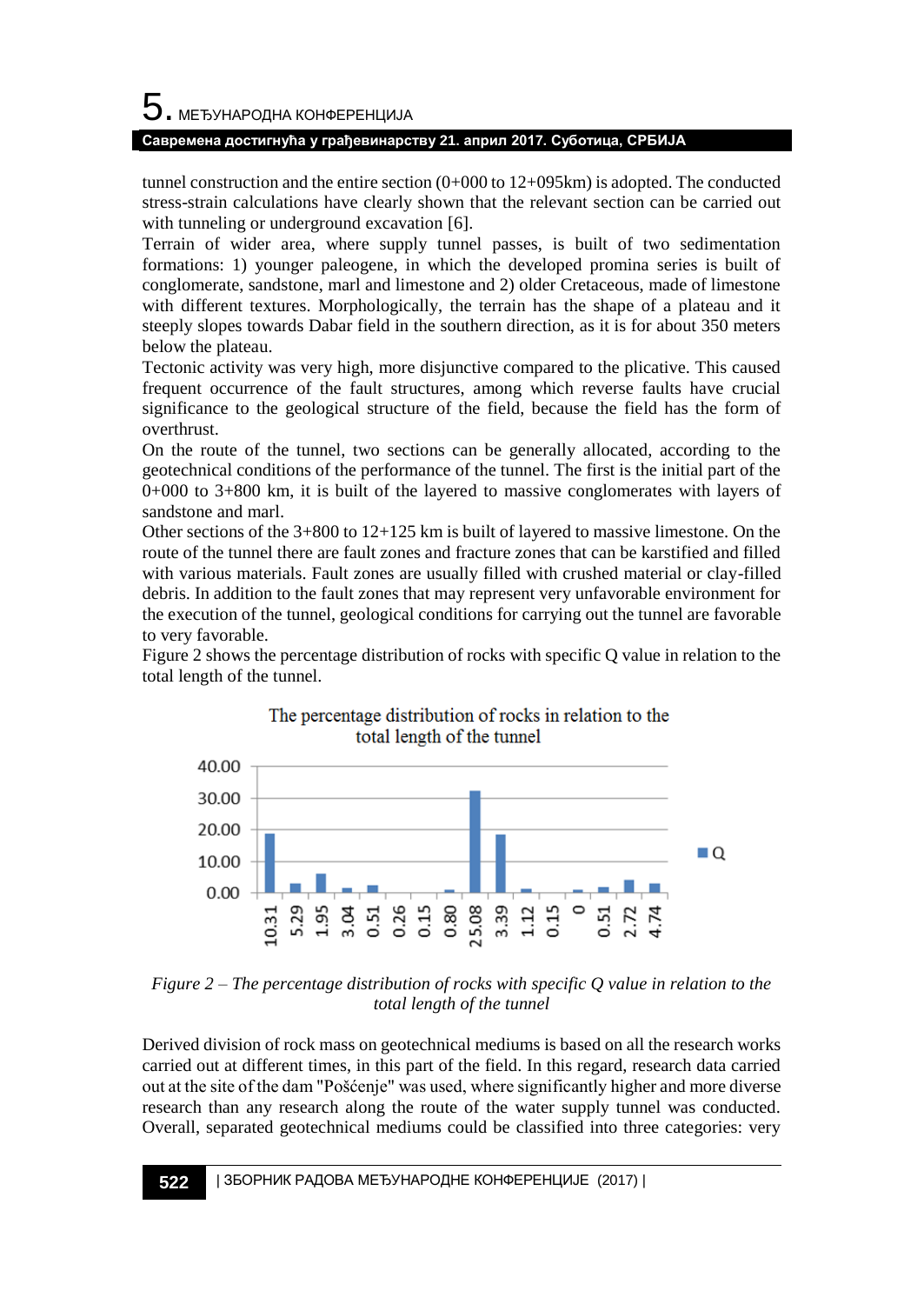#### 5 th INTERNATIONAL CONFERENCE

### **Contemporary achievements in civil engineering 21. April 2017. Subotica, SERBIA**

favorable (limestones and conglomerates), favorable to satisfactory (most of the rock mass) and unfavorable to very unfavorable (rock mass from fault zones and clay debrisfilled caverns).

Distribution of geotechnical zones is predicted, based on a small number of investigative facilities (9 holes, 11 geoelectric, 10 refractive geophysical profiles and 6 geoelectrical probes) along the route of the water supply tunnel, the results of engineering-geological field mapping (estimation of propagation of important geological structures from the surface to the vertical alignment of the tunnel) and analysis of aero-photo images of the terrain. [7]

The aim of establishing geotechnical model (defining geotechnical mediums) of the rock mass along the tunnel route is to consider all possible engineering-geological-geotechnical conditions that may exist along the route and to make a more accurate prognosis of propagation of geotechnical environments.

## **6. CONCLUSION**

The aim of this paper was to make recommendations and basic guidelines to decide which method to apply for the excavation of the tunnel. TBM method is much faster, but the NATM method is more suitable for tunnels with changing conditions or tunnels where the route passes through the rocks with different physical and mechanical properties. Generally it can be said that the TBM method is more suitable for tunnels larger in length and smaller in diameter and tunnels intended for water flow because the route can be adjusted to the conditions.

Based on this previous works and tests as well as on the information provided about the subject derivation tunnel, view conclusions can be derived, and more guidance in selecting the correct methods of tunneling, which would result in the maximum speed and the advancement of breakthrough of the tunnel and the lowest construction costs.

According to current research and analyzed projects, tunnel HPP "Dabar" is the ideal choice for TBM excavation method (looking in theory), because it is a tunnel length of over 2 km, the tunnel for transport of water from the power plant, it has a regular and constant cross section and smaller diameter along the entire route.

According to these data, it is a tunnel in a relatively favorable environment in terms of physical and mechanical properties of rocks and geological structure of the field, because the rocks have  $Q \approx 1-25$  mostly along the whole route.

By analyzing the costs of both alternative solution, it was found that TBM method is more favorable and acceptable.

On the other hand, according to the data given in this article, very few research works have been conducted for this tunnel (only 9 boreholes in the wider area of the tunnel), which means that the data on the ground, rock properties, distribution of cracks, the presence of caverns and fault zones is only approximate and assumed, which is not favourable for the selection of TBM method (as this method requires thoroughly and accurately investigation of the terrain). Thus, in that case, the selection of D&B or excavation method NATM would be better solution.

As a final (optimal) solution for excavation of derivation tunnel HPP Dabar following is proposed: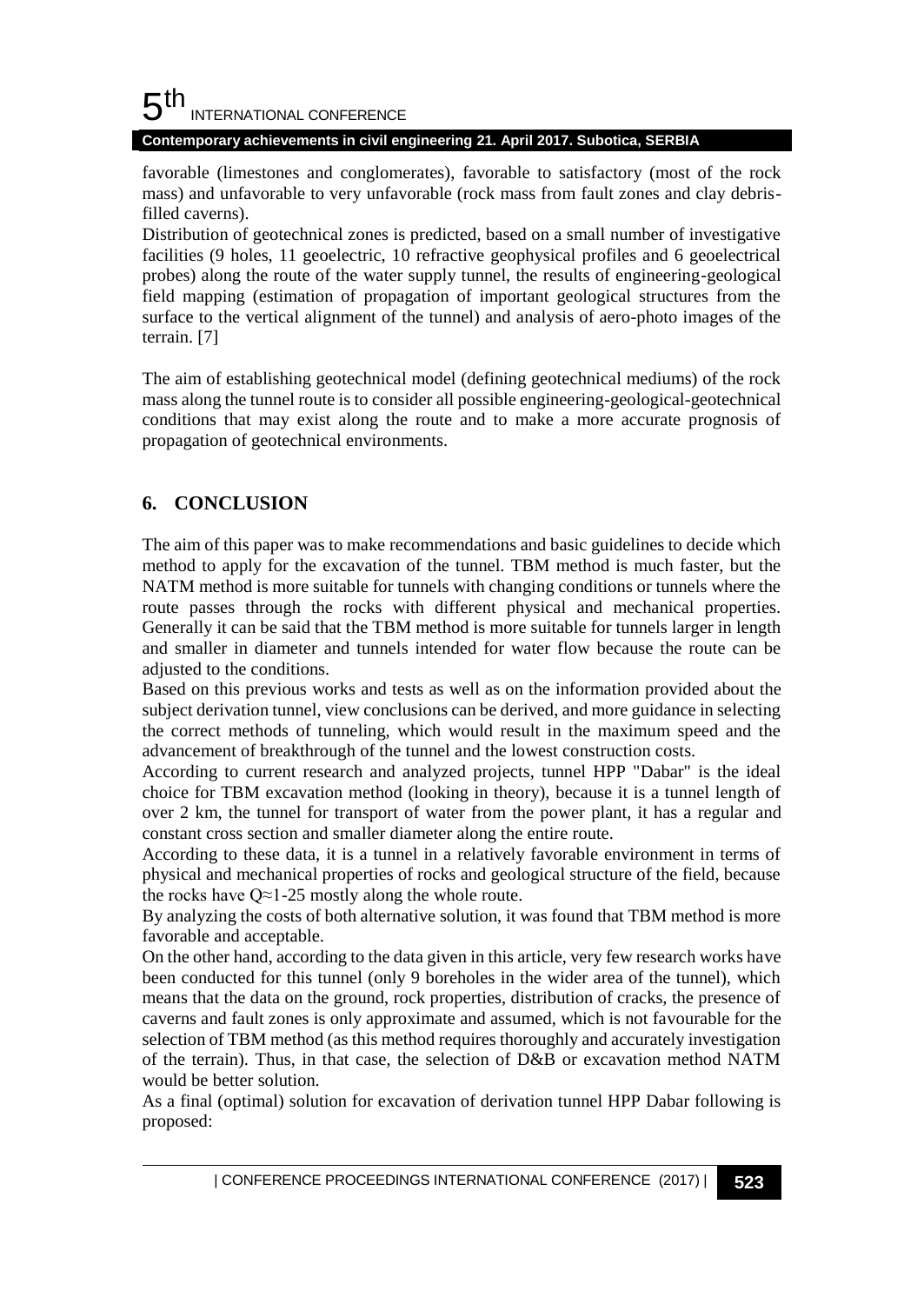### **Савремена достигнућа у грађевинарству 21. април 2017. Суботица, СРБИЈА**

- Taking into account that this is a water-derivation tunnel, the route of the tunnel is not a fixed and pre-determined, it is necessary to expand the scope of research works as well as terrain-examination in order to obtain the most accurate results.
- Selection of the route of the tunnel, which will pass through the most appropriate material for TBM excavation method with the least fault zones and caverns.
- To begin excavation of the inlet head and prosper downstream.
- At the same time, to begin excavation of the access tunnel and the main tunnel to the exit of the head upriver, using NATM method, to join the main route.

It is clear, from the above mentioned, that any tunnel is specific, so one method can not be generally favored, hence it is necessary, for each individual facility (tunnel), to identify and analyze all incoming data and circumstances and make the final decision (optimal solution) by adequate numerical indicators (values), which can be easily compared.

### **ACKNOWLEDGEMENTS**

The paper presents the part of research realized within the project "Improvement of educational process and theoretical and applied research in civil engineering" conducted by the Department of Civil Engineering and Geodesy, Faculty of Technical Sciences, University of Novi Sad.

## **REFERENCES**

- [1] Jovo Kovačević The basic concept of the New Austrian Tunneling Method
- [2] Specification and Guidelines for the use of specialist products for Mechanised Tunneling (TBM) in soft ground and hard rock – EFNARC, association house, April 2005
- [3] Talat Abu-Amra Evaluation of transit tunnel construction technologies
- [4] Nick Barton Hybrid TBM and Drill-and-Blast from the start
- [5] Comparing TBMs with Drill And Blast excavation Tunnels and Tunnelig, October 1995.
- [6] The main project Hydropower plants Dabar Project documentation
- [7] Ivan Vrkljan The experience of tunnel-building in the Dinaric karst

## **АНАЛИЗА УСЛОВА ГРАЂЕЊА ДЕРИВАЦИОНОГ ТУНЕЛА У ХЕРЦЕГОВИНИ**

*Резиме: Тунели су специфични објекти који се граде испод површине терена, у циљу савлађивања неких препрека и могу се сврстати у најсложеније инжењерске објекте за саобраћај и транспорт, спајајући две целине раздвојене препреком. Предмет рада је анализа и поређење метода ископа тунела за потребе хидроелектране "Дабар" у Невесињу. Анализа је базирана на пројектно-техничкој*